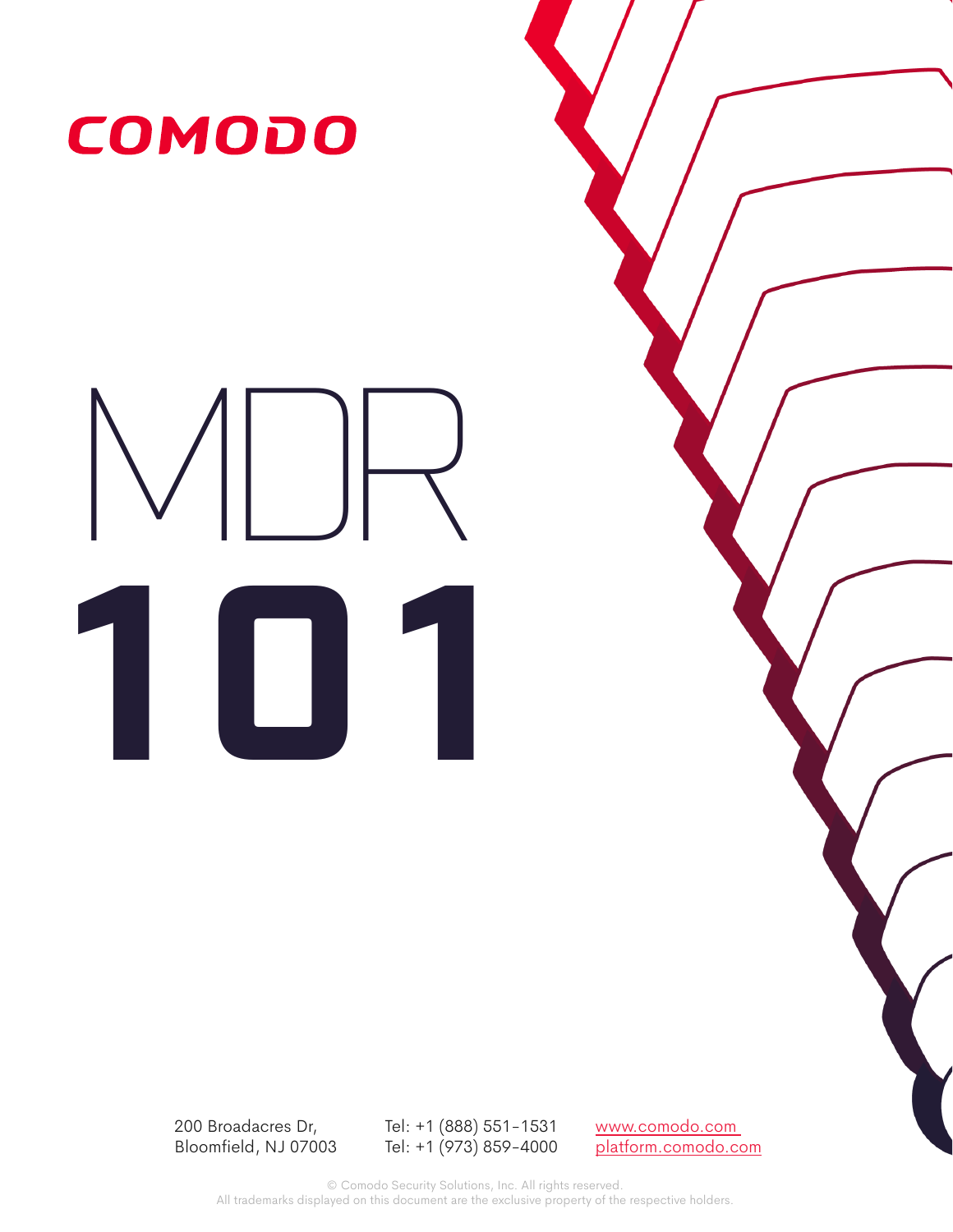# COMODO

# What is Dragon MDR?

Leading analyst firm, Gartner defines Managed Detection and Response (MDR) as the process of providing real-time detection, analysis, investigations, and active response, all delivered remotely through a security operations center (SOC) type of function on a 24x7x365 basis.When set up with precision, insights, and experience, MDR can truly function as a dynamic extension of your wider security foundations. But **not all managed detection and response services are built the same**.

Dragon MDR provides a variety of supplementary benefits and becomes critical for organizations with limited or almost no resources dedicated to proactively monitoring, securing, and responding (even hunting) for **known and unknown threats**.

### **Complete Threat Prevention**

Protection with patented Auto Containment technology is the world's only active breach protection that stops ransomware, malware, or cyber-attacks from causing damage. This allows protection of the systems without having to rely on detection of any sort.

### **Real-Time Forensics and Behavioral Analysis**

Proactive in-built capability for endpoint detection and response-level forensics that offers continuous visibility and insight into the applications and processes running in your environment. Enabling you to rapidly detect threats before they become breaches, reducing dwell time and gaining a full understanding of the means, methods and root cause associated with suspicious activity and/or malware.

## Dragon MDR has been built around these four foundational pillars.

### **Hunting-on-the-go:**

Comodo's highly skilled team of security specialists are dedicated to continuously hunting for anomalies suspicious activity and threats across your organization's endpoints, network, and cloud environments.

### **Incident Response:**

Leverage a team of highly skilled forensic analysts to conduct in-depth investigations. Receive a detailed timeline of attack activity derived from endpoint forensics. Includes analysis of artifacts such as MFT\$, Windows Event Logs, Registry, Web History, etc.

### **Full visibility with real-time alerting:**

Routed to our state-of-the-art Dragon Platform, triaged events, alerts, and harmful behavior can be presented and addressed quickly.

### **Unification of threat intelligence:**

Double-down on numerous internal and external threat intelligence feeds, providing wide coverage of threat data that contributes to halts and alerts on Indicators of Compromise (IoC).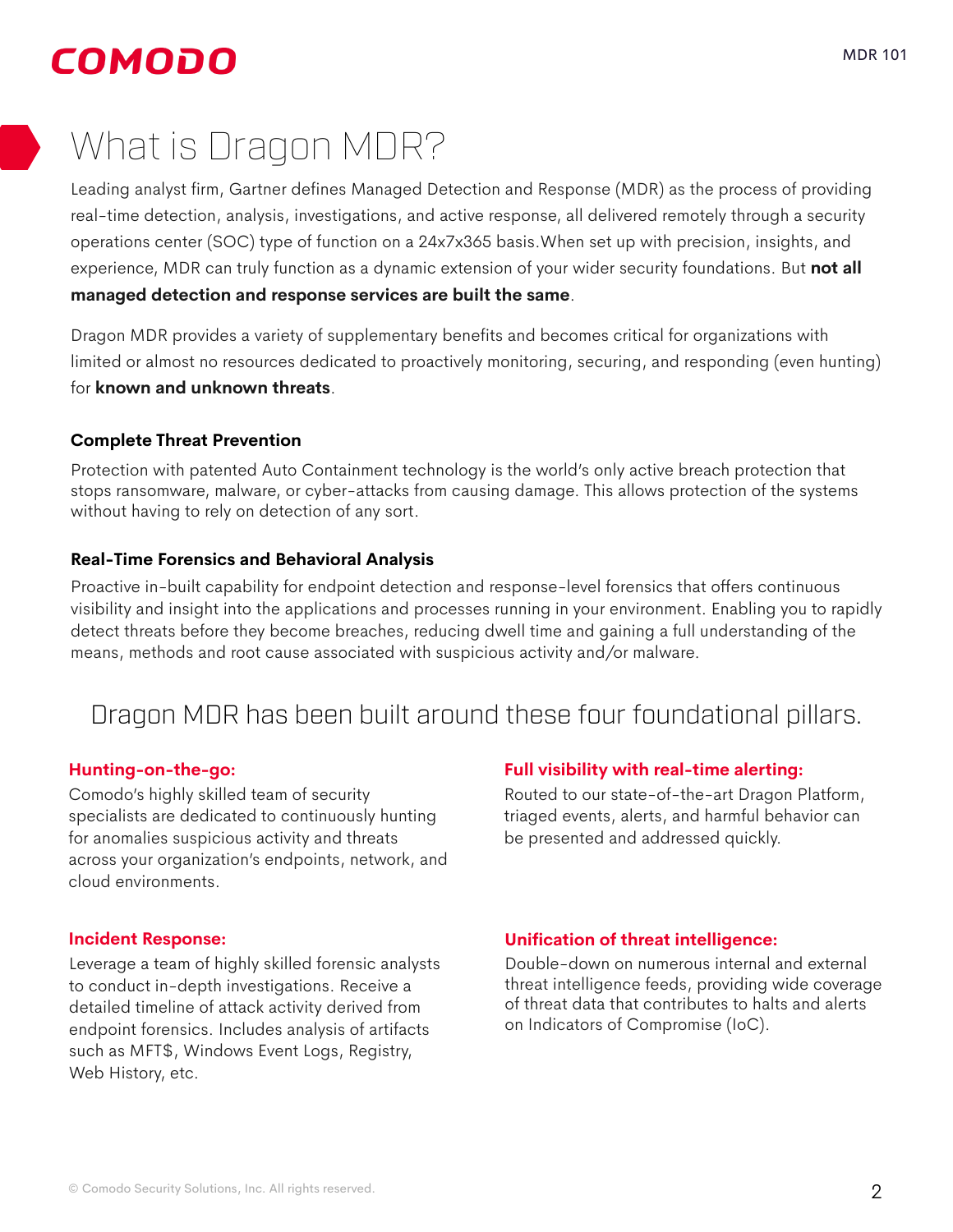# How Dragon MDR Works

The illustration highlights the tightly integrated nature of Dragon MDR, combining the

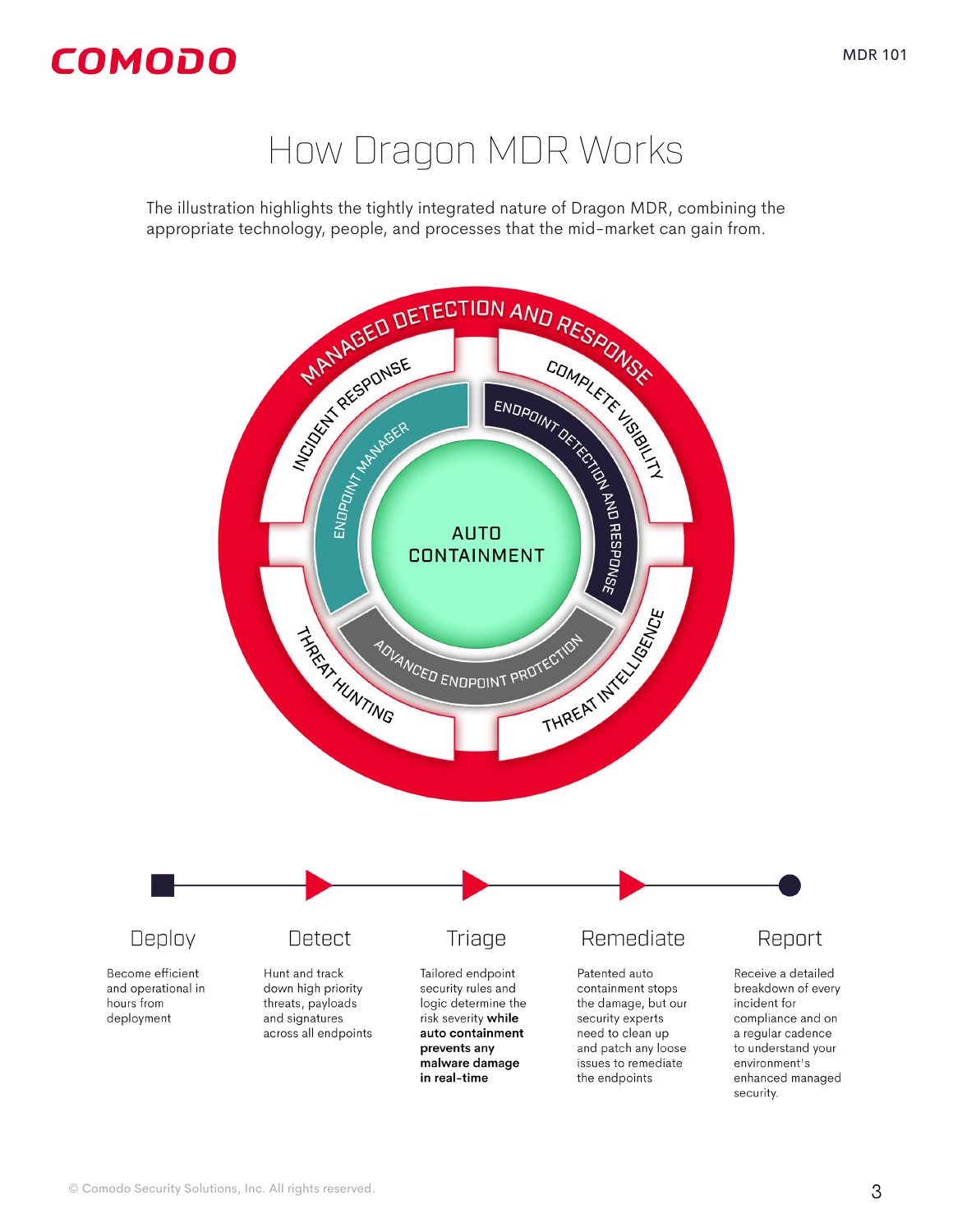# COMODO

# Why you need Dragon MDR

- 1. Security has never been a process of setting and forgetting, even in the days when attacks were sporadic. In the modern era, where attack intensity has increased dramatically, it becomes even more important to stay ahead of the bad guys. However, there are certain realities that organizations must grasp before engaging in a truly managed detection and response initiative.
- 2. **Growing Threat Landscape:** Threats and attacks alike have become more advanced and increasing at an alarming rate. Ransomware attacks such Colonial Pipeline and JBS Foods are just a few examples of notable-size organizations that have suffered first-hand. Organizations, regardless of size are highly likely to experience an attack or breach, and it is a matter of when it will happen, not if it will happen.
- 3. **Limited Person-Power:** There are no shortcuts that can be taken to ensure an elevated level of dedicated security measures. You know your business and your customers better than anyone. Similarly, an MDR provider also knows its strengths in this line of business. With the lack of dedicated security expertise that may be present with your organization, partnering with an experienced MDR provider ought to become a must-have, not a nice to have.
- 4. **Time and Cost:** When deciding to undertake the mundane process of building an internal team for your holistic security or committed teams for incident response or threat hunting, the time and cost required can be significant. By allowing you to focus on your business needs, a dedicated MDR provider can focus their efforts entirely on analyzing events, conducting investigations and round-the-clock monitoring.
- 5. **Critical business value:** With MDR-type services that include continuous monitoring and remediation guidance, organizations are provided with a level of comfort that their employees, IP, and infrastructure are at a lower risk to threats, which subsequently helps to boost business productivity.

# Business Benefits

- Real-time monitoring and alerting for suspicious activity
- Advanced Endpoint Protection using our 'Auto-Containment' technology to identify knowns, unknowns and reduce the attack surface
- Real-time aggregation and correlation of telemetry sensor data for endpoints
- Security event / alert management
- Endpoint management
- Incident response management and investigation
- Leverage Comodo's dedicated SOC analysts for responding to threats
- Managed hunting capabilities to recurrently to expose and pinpoint threats
- Advanced analytics highlighting file, user, and endpoint data
- 24x7 SOC support through numerous geographical centers